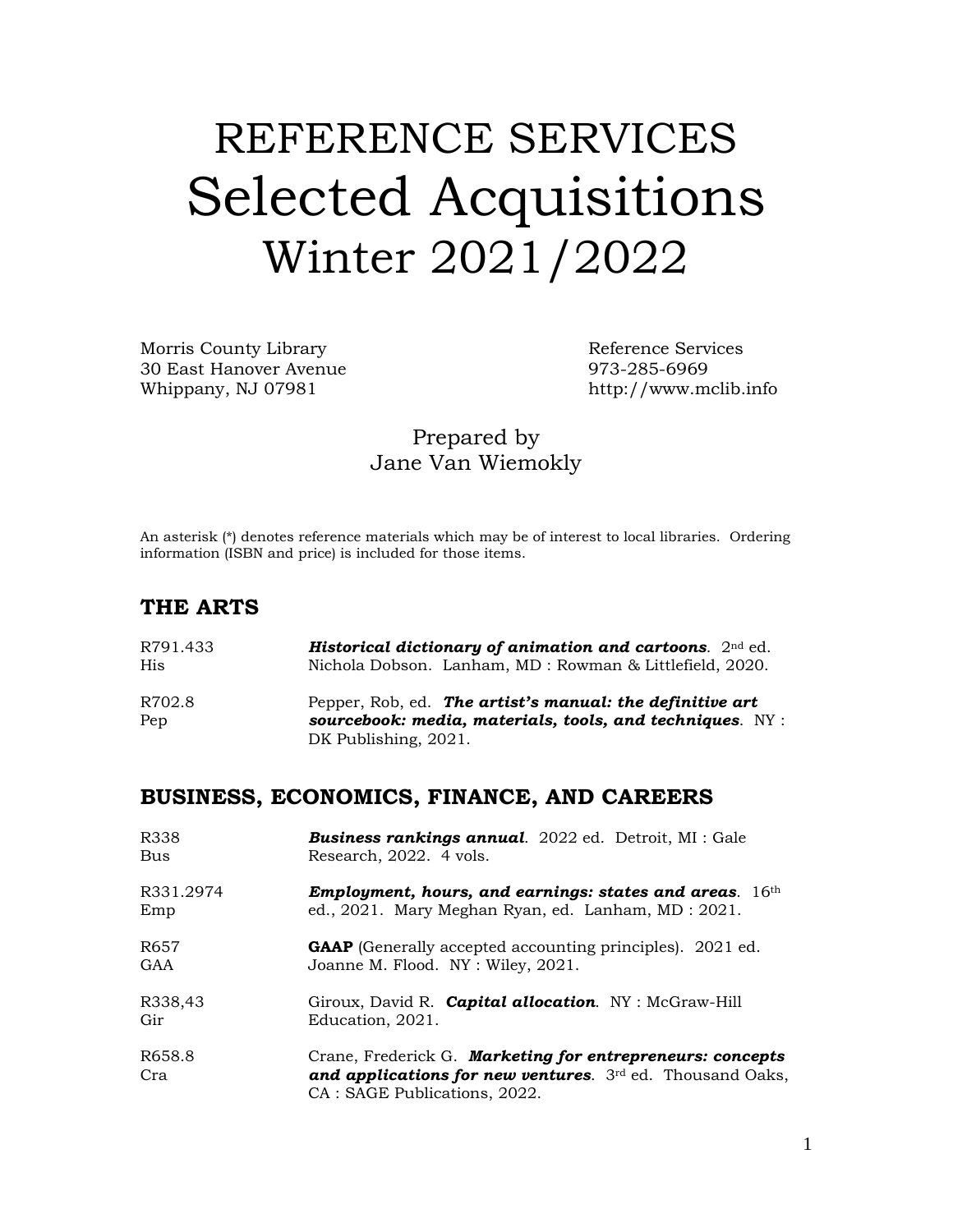| R395.52 | * Rayborn, Tim. Business etiquette: the insider's quide to |
|---------|------------------------------------------------------------|
| Ray     | <b>workplace courtesy and customs.</b> Kennebunkport, ME : |
|         | Whalen Book Works, 2020. ISBN 9781732512696, \$12.95.      |

# **COLLECTIBLES AND ANTIQUES**

R769.56 *Scott classic specialized catalogue: stamps and covers of* Sco **the world including U.S. 1840-1940**. 2022 ed. Sidney, OH : Amos Media, 2021.

#### **CONSUMER INFORMATION**

| R332<br>Wei                    | <b>Weiss ratings' guide to banks.</b> Spring 2022 ed. Palm Beach<br>Gardens, FL : Weiss Ratings ; Amenia, NY : Grey House<br>Publishing, 2022.       |
|--------------------------------|------------------------------------------------------------------------------------------------------------------------------------------------------|
| R <sub>362</sub> .10425<br>Wei | <b>Weiss ratings' guide to health insurers.</b> Summer 2021.<br>Palm Beach Gardens, FL : Weiss Ratings; Amenia, NY : Grey<br>House Publishing, 2021. |

# **EDUCATION**

| R378.34<br>Fin     | Financial aid for Asian Americans. 2020-2022 ed. Gail<br>Ann Schlacter and David R. Weber. Boston, MA: AdmitHub,<br>2020.           |
|--------------------|-------------------------------------------------------------------------------------------------------------------------------------|
| R378.34 Fin<br>Fin | <b>Financial aid for Hispanic Americans.</b> 2020-2022 ed. Gail<br>Ann Schlacter and David R. Weber. Boston, MA: AdmitHub,<br>2020. |
| R378.34<br>Fin     | Financial aid for Native Americans. 2020-2022 ed. Gail<br>Ann Schlacter and David R. Weber. Boston, MA : AdmitHub,<br>2020.         |

#### **HEALTH AND MEDICINE**

| R617.6014                  | <b>CDT: current dental terminology.</b> 2021 ed. American Dental                                                                                                                                  |
|----------------------------|---------------------------------------------------------------------------------------------------------------------------------------------------------------------------------------------------|
| <b>CDT</b>                 | Association. Chicago, IL: American Dental Association, 2021.                                                                                                                                      |
| R616.058                   | <b>Conn's current therapy.</b> 2022 ed. Philadelphia, PA : Elsevier,                                                                                                                              |
| Con                        | 2022.                                                                                                                                                                                             |
| R <sub>616.99</sub><br>Mil | * Miller, Kenneth D., et al. The breast cancer book: a trusted<br>guide for you and your loved ones. Baltimore, MD : Johns<br>Hopkins University Press, 2021. ISBN 9781421441917, \$24.95<br>pap. |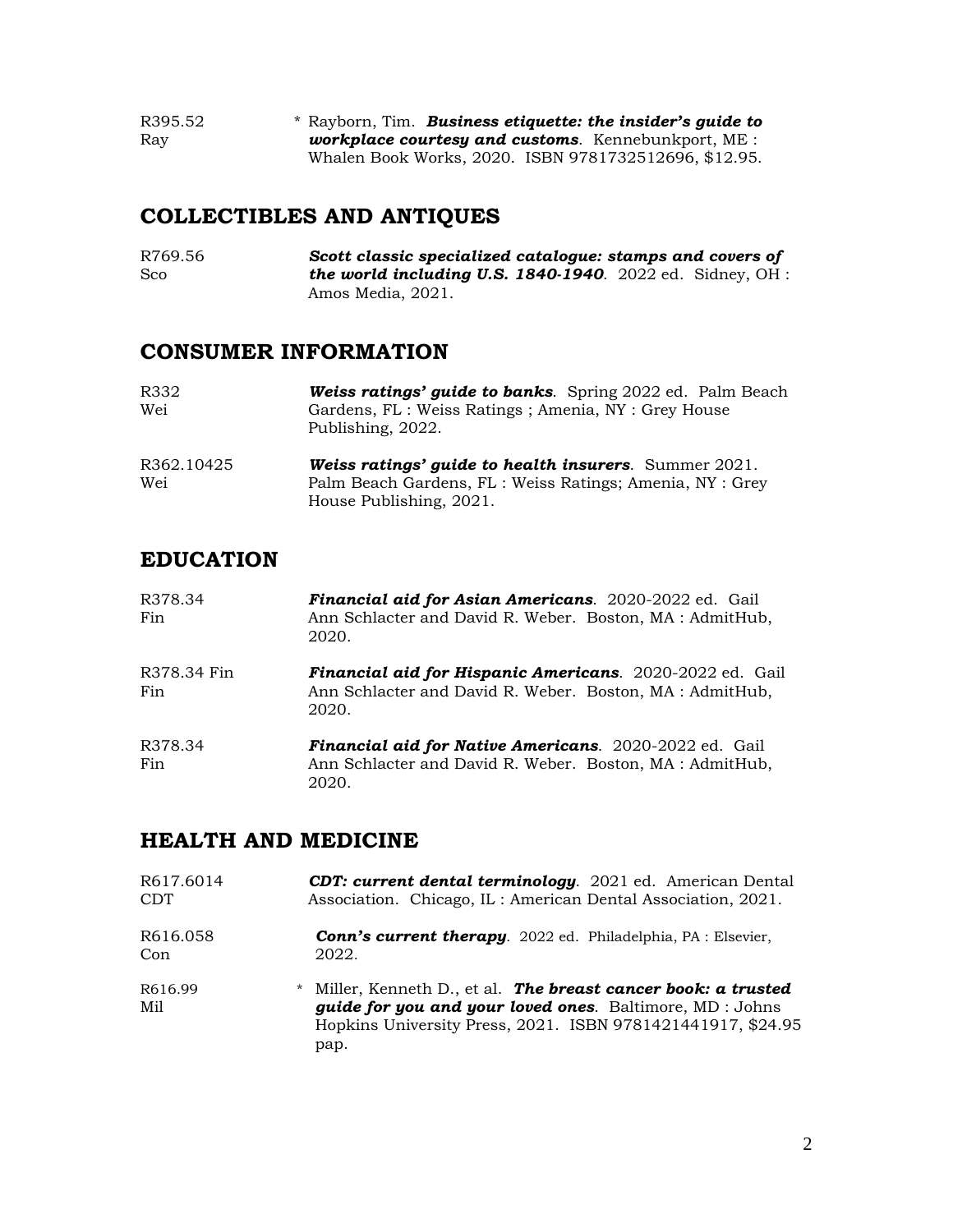NJ362.196835 Moss, Sandra W. *Poliomyelitis: Newark 1916: the grip of* Mos *terror*. S.l. : Xlibris, 2016.

#### **HISTORY AND GEOGRAPHY**

| NJ929.10411 | Dobson, David. Scottish genealogy: the basics and beyond.              |
|-------------|------------------------------------------------------------------------|
| Dob.        | Baltimore, MD : Genealogical Publishing Company, 2021.                 |
| R385.097    | <b>Historical quide to north American railroads.</b> $3^{rd}$ ed. Jeff |
| <b>His</b>  | Wilson, ed. Waukesha, WI: Kalmbach Books, 2014.                        |

### **LIBRARY SCIENCE AND GENERAL REFERENCE**

| NJ025.341        | Carmicheal, David W. <b>Organizing archival records</b> . $4th$ ed.                                                                                       |
|------------------|-----------------------------------------------------------------------------------------------------------------------------------------------------------|
| Car              | Lanham, MD : Rowman & Littlefield, 2019.                                                                                                                  |
| R920             | <b>Current biography yearbook.</b> 2021 ed. $NY : H. W$ .                                                                                                 |
| Cur              | Wilson, 2021.                                                                                                                                             |
| R071.3025        | <b>Gale directory of publications &amp; broadcast media.</b> 2021 ed.                                                                                     |
| Gal              | Detroit, MI : Gale Research, 2021. 5 vols.                                                                                                                |
| R070.5<br>Lit    | <b>Literary market place</b> (the directory of the American book<br>publishing industry). 2022 ed. Medford, NJ: Information Today,<br>Inc., 2021. 2 vols. |
| R <sub>051</sub> | <b>Poet's market.</b> 34 <sup>st</sup> ed., 2021. Cincinnati, OH : Writer's Digest,                                                                       |
| Poe              | 2021.                                                                                                                                                     |

#### **LITERATURE AND LANGUAGE**

| R428.2                | Santamaria, Jenni Currie. Better reading English: improve     |  |
|-----------------------|---------------------------------------------------------------|--|
| San                   | <b>your understanding of written English.</b> NY: McGraw-Hill |  |
| (literacy collection) | Education, 2017.                                              |  |

## **RELIGION, PHILOSOPHY, AND PSYCHOLOGY**

| R211.8         | Huff, Peter A. Atheism and agnosticism: exploring the        |
|----------------|--------------------------------------------------------------|
| H <sub>U</sub> | <b>issues.</b> Santa Barbara, CA : ABC-CLIO, 2021.           |
| R232.92        | <b>The Oxford handbook of Christmas.</b> Timothy Larsen, ed. |
| Oxf            | NY: Oxford University Press, 2020.                           |

#### **SCIENCE AND TECHNOLOGY**

| R <sub>528</sub> | <b>The astronomical almanac.</b> 2022 ed. Washington, DC : U.S. |  |  |
|------------------|-----------------------------------------------------------------|--|--|
| Ast              | Government Printing Office, 2021.                               |  |  |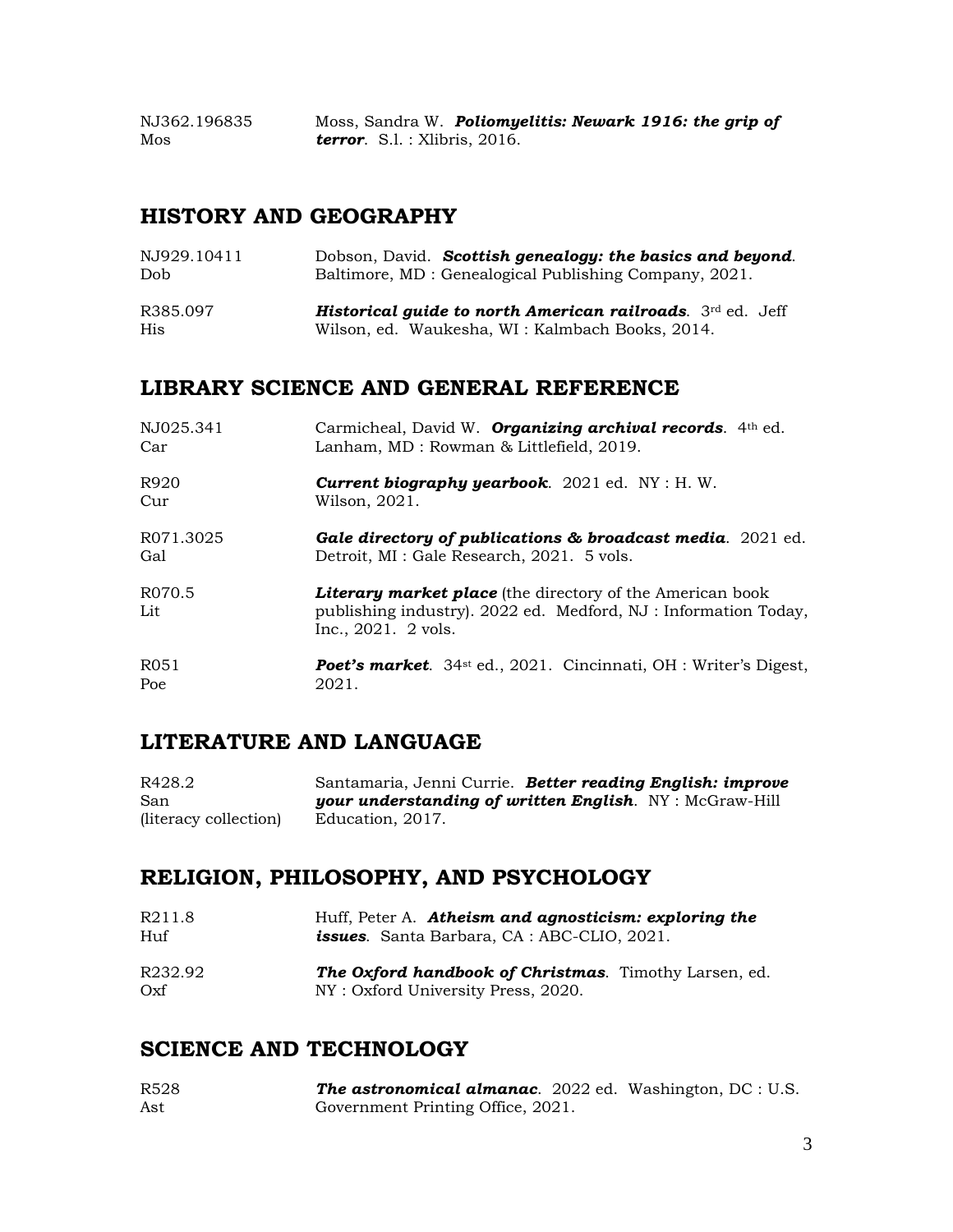| R624.025<br>Blu | The blue book: who's who in building construction.<br>Northern New Jersey, Fall/Winter 2021 ed. Jefferson Valley,<br>NY: Contractors Register, Inc., 2021. |
|-----------------|------------------------------------------------------------------------------------------------------------------------------------------------------------|
| R551.46         | Earle, Sylvia. <b>Ocean: a global odyssey</b> . Washington, DC:                                                                                            |
| Ear             | National Geographic, 2021.                                                                                                                                 |
| R547.87         | <b>Essential cell biology.</b> $5th$ ed. Bruce Alberts. NY : W. W.                                                                                         |
| Ess             | Norton & Company, 2019.                                                                                                                                    |
| R621.932        | <b>Knives.</b> $42^{nd}$ ed., $2022$ . Joe Kurtzman, ed. Appleton, WI: Gun                                                                                 |
| Kni             | Digest Books, 2021.                                                                                                                                        |
| R551.6          | Newton, David E. The climate change debate: a reference                                                                                                    |
| New             | <b>handbook.</b> Santa Barbara, CA: ABC-CLIO, 2020.                                                                                                        |
| R539.72         | Pohl, Martin. Particles, fields, space-time: from Thomson's                                                                                                |
| Poh             | <b>electron to Higgs' boson.</b> Boca Raton, FL CRC Press, 2020.                                                                                           |

# **SOCIAL SCIENCE AND LAW**

| R342.73083       | Becoming a U.S. citizen: a guide to the law, exam &                                                                                                   |
|------------------|-------------------------------------------------------------------------------------------------------------------------------------------------------|
| Bec              | <i>interview.</i> $10th$ ed. Ilona Bray. Berkeley, CA : Nolo, 2021.                                                                                   |
| R394.2667        | Crump, William D. Encyclopedia of Easter celebrations                                                                                                 |
| Cru              | worldwide. Jefferson, NC : McFarland & Co., 2021.                                                                                                     |
| R391             | Cumming, Valerie. The dictionary of fashion history. $2nd$ ed.                                                                                        |
| Cum              | NY: Bloomsbury USA Academic, 2017.                                                                                                                    |
| R343.73052       | Deduct it!: lower your small business taxes. 18th ed.                                                                                                 |
| Ded              | Stephen Fishman. Berkeley, CA: Nolo, 2022.                                                                                                            |
| R304.873         | <b>Encyclopedia of American immigration.</b> 2 <sup>nd</sup> ed. Michael                                                                              |
| Enc              | Shally-Jensen, ed. Ipswich, MA: Salem Press, 2021. 3 vols.                                                                                            |
| R344.7301<br>Ess | The essential guide to handling workplace harassment &<br><b>discrimination.</b> 5 <sup>th</sup> ed. Deborah C. England. Berkeley, CA:<br>Nolo, 2021. |
| R347.749         | <b>Federal civil judicial procedure and rules.</b> 2021, rev ed.                                                                                      |
| Fed              | St. Paul, MN: Thomson Reuters, 2021.                                                                                                                  |
| R346.7307        | * How to file for chapter 7 bankruptcy. $22nd$ ed. Cara O'Neill.                                                                                      |
| How              | Berkeley, CA: Nolo, 2021. ISBN 9781413329162, \$39.99 pap.                                                                                            |
| R343.73052       | <b>J.K. Lasser's your income tax.</b> 2022, 85 <sup>th</sup> ed. Hoboken, NJ :                                                                        |
| J11              | Wiley, 2022. (for preparing your 2021 tax return)                                                                                                     |
| R364.1021<br>Jus | Justice statistics: an extended look at crime in the United<br>States. 2021 ed. Shana Hertz Hattis, ed. Lanham, MD :<br>Bernan Press, 2021.           |